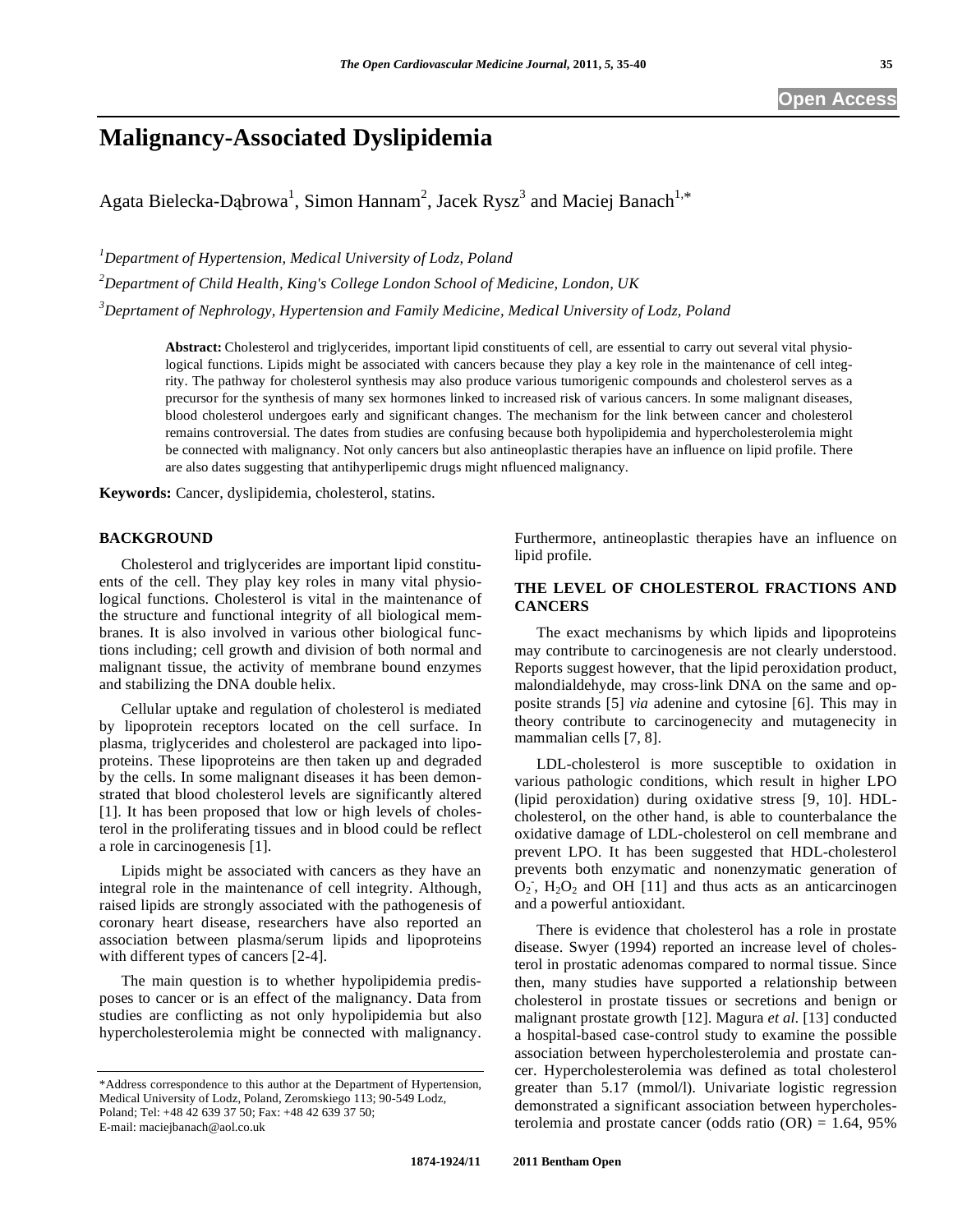confidence interval (CI): 1.19-2.27). This association changed only slightly after adjustment for age, family history of prostate cancer, body mass index, type 2 diabetes, smoking, and multivitamin use. A significant association was also found between a low HDL level and prostate cancer ( $OR = 1.57$ , 95% CI: 1.04-2.36). A high LDL level was associated with a 60% increased risk for prostate cancer ( $OR = 1.60$ , 95% CI: 1.09-2.34). .

 The relationship between lipids and breast cancer is obscure and there are conflicting studies as to whether there is an association between lipids breast cancer. The causes of breast cancer are not known, but presumably it occurs due to a complex interplay of genetic susceptibility and environmental factors [14, 15]. Many studies have suggested that the relative risk of breast cancer is directly associated with the increase in dietary fat intake [16-22].

 Ray and Husain [17] demonstrated that plasma total cholesterol, LDL-cholesterol and triglicerides (TG) were found to be significantly elevated among breast cancer patients as compared to the controls. On the other hand, plasma HDLcholesterol concentration was significantly decreased in breast cancer patients. The maximum increase in plasma total cholesterol was seen in breast cancer patients with stage IV when compared with controls. The Stepsenwol study reported that lipids might primarily affect the gonads [7]. The high concentration of triglicerides may lead a decreased level of sex hormone-binding globulin, resulting in higher amount of free estradiol, which may likely to increase breast cancer risk [8]. The study by Shah *et al*. [23] aimed to examine the role of alterations in the lipid profile in breast cancer. Odds ratio analysis revealed that higher levels of total cholesterol and HDL were significantly associated with a reduction in breast cancer risk ( $p = 0.01$  and  $p = 0.0001$ , respectively), whereas higher levels of VLDL and TG were significantly associated with increased breast cancer risk ( $p = .001$  and  $p =$ .002, respectively). The alterations in lipid profile levels also showed a significant correlation with breast cancer risk, disease status, and treatment outcome [23].

 A relationship of plasma lipids with gynecologic cancer has also been reported (24. In patients with ovarian cancer, there was a large decrease in the plasma levels of triglycerides (31%) and HDL-cholesterol (39%), with a moderate decrease in cholesterol (28%) and LDL-cholesterol levels (11%). In other gynecologic cancers, there was a significant decrease in plasma levels of the triglycerides (25%), cholesterol (21%), and HDL-cholesterol levels (27%), but a nonsignificant decrease in LDL-cholesterol (6.2%) when compared with normal subjects. HDL-cholesterol was decreased in all gynecologic cancers [24].

 Hypertryglyceridaemia may also predispose to malignancy. Elevated triglycerides levels have been demonstrated in patients with several different types of cancer [18-20]. Alexopoulos *et al*. [18] however, found a non-significant difference in serum triglycerides between controls and cancer patients. The exact mechanism by which hypertriglyceridemia and decreased HDL-cholesterol concentration occur in patients with cancer is not known. It has, however, been suggested that lipoprotein lipase (LPL) may regulate the clearance of TG from blood to tissue and its activity in white adipose tissue is decreased in patients with cancer thus contributing to hypertriglyceridemia [21]. Since precursor particles of HDL-cholesterol are thought to derive from lipolysis of TG, and the LPL activity is decreased in cancer [22], increased plasma TG may be one of the factors that results in lower HDL-cholesterol concentration.

 Early studies have reported that the hypolipidemia associated with malignancy may have been due to the direct lipid lowering effect of tumor cells, some secondary malfunction of the lipid metabolism or secondary to antioxidant vitamins used in the treatment of the cancer [25-28]. An inverse trend between lower serum cholesterol and head neck as well as esophageal cancer has been reported [25-30]. Rose *et al*. [31] reported a 66% higher mortality rate in cancer patients with lower plasma cholesterol.

Patel *et al.* [1] demonstrated significantly lower plasma total cholesterol, HDL – cholesterol, VLDL-cholesterol and triglycerides in patients with head and neck cancer and in those with oral precancerous conditions (OPC). A significant decrease in plasma total cholesterol and HDLC was observed in patients with cancer (p=0.008 and p=0.000, respectively) as well as in patients with OPC ( $p=0.014$  and  $p=0.000$ , respectively) as compared to the controls [1].

 The lower levels of plasma cholesterol and other lipid constituents in patients with some types of cancer might be due to their increased utilization by neoplastic cells for new membrane biogenesis. Whether hypolipidemia at the time of diagnosis, is a causative factor or is a result of the cancer remains unanswered. Lower plasma lipid status however, may be a useful marker in the early neoplastic changes.

 Yang *et al*. [32] reported an association between LDLcholesterol and cancer among patients with type 2 dibetes mellitus. A V-shaped risk relation between LDL cholesterol and all-site cancer was demonstrated. LDL cholesterol levels below 2.80 mmol/L and levels of at least 3.80 mmol/L were both associated with markedly elevated risk of cancer among patients who did not use statins. There was a 50% higher risk of cancer among patients with an LDL cholesterol level either above or below these levels. The associations persisted, with a slight increase in hazard ratios, after exclusion of patients who had been followed for less than 2.5 years [32]. These observations suggest that the increased risk of cancer among patients with high and low LDL cholesterol were probably not attributable to undiagnosed cancer.

## **ALTERATIONS IN LIPID PROFILE AFTER CANCER THERAPY**

 Prostate cancer is the leading cancer diagnosis and the second leading cause of cancer-related mortality in men in the USA. Men at risk of prostate cancer represent the same population of men who are at greatest risk for metabolic syndrome, diabetes mellitus, and coronary artery disease (CAD). In addition to risk factors for CAD that are applicable to the general population, men with prostate cancer can be at increased risk for CAD due to long-term androgen deprivation therapy (ADT) administered as treatment for prostate cancer [33].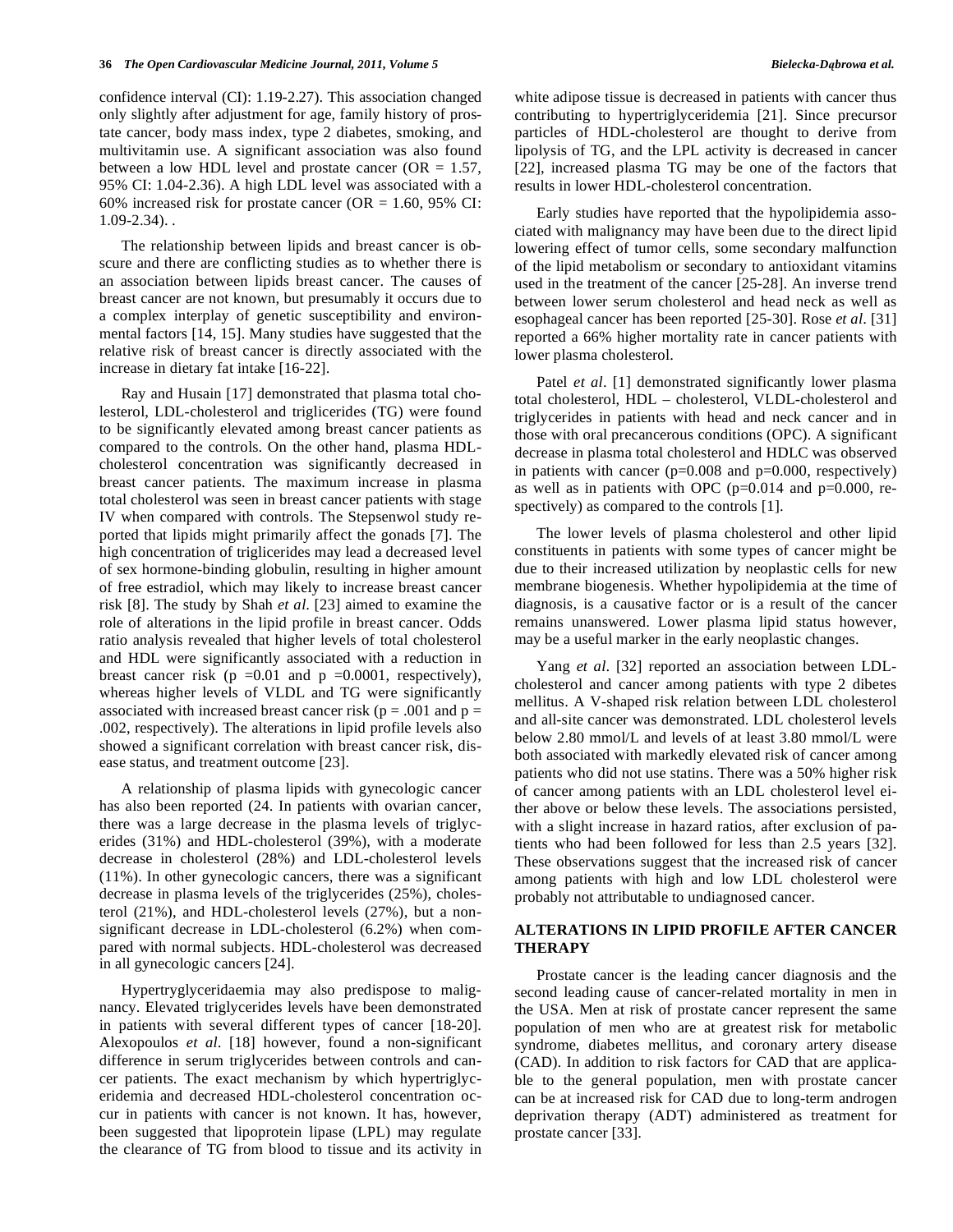Androgen deprivation therapy decreases lean mass and increases fat mass. It also decreases insulin sensitivity while increasing LDL- cholesterol, HDL cholesterol and triglycerides levels. [33]. One year of GnRH agonist therapy in a group of 40 men with prostate cancer was later found to cause significant increases in total cholesterol (9.0%), HDL cholesterol (11.3%), LDL cholesterol (7.3%) and triglycerides (26.5%) [34]. In another study men experienced significant increases in total cholesterol and HDL cholesterol during the first three months of GnRH agonist treatment [35].

 Bexarotene has been approved for the treatment of cutaneous T cell lymphomas in patients refractory to systemic therapy. Associated hypertriglyceridaemia requires monitoring, but can readily be managed with concomitant medication, such as fenofibrate [36].

 Patients suffering from acute lymphoblastic leukaemia (ALL) treated with asparaginase and corticosteroids are at risk of developing severe lipid abnormalities. Hypertriglyceridemia has been successfully managed using plasmapheresis [37]. Pancreatitis due to hypertriglyceridemia during asparaginase treatment for ALL can be prevented by, carrying out plasma exchange using fresh frozen plasma. This reduced both serum triglyceride and total cholesterol levels from 5430 mg/dL to 403 mg/dL and from 623 mg/dL to 204 mg/dL, respectively [38]. Plasmapheresis appears to be safe and effective in reducing hypertriglyceridemia and preventing related complications in ALL.

 Patients with malignant disease may need hormonal therapy as primary or adjuvant treatment. Hormonal treatment may alter serum lipid levels and, therefore, may contribute to cardiovascular diseases in patients with cancer [39, 40]. Oestrogen therapy seems to have a mixed effect on serum lipid levels with a significant decrease in the levels of total cholesterol and LDL-cholesterol, an increase in HDL-chlesterol, but an increase in triglyceride concentration [41, 42].

 Short term treatment using progestogens decrease total cholesterol, LDL-cholesterol and HDL-cholesterol concentrations and increase TG levels. In long-term treatment, progestogens usually have a small impact on lipid profile [43, 44].

 Tamoxifen remains one of the most effective agents in the treatment of breast cancer. The development of persistent side effects from chronic administration of tamoxifen however, remains a concern. Tamoxifen is a selective oestrogen receptor modulator, which binds to oestrogen receptors of tumour cells and prevents the binding of endogenous oestrogen [45]. In the study by Love *et al*. Tamoxifen decreased total cholesterol and LDL-cholesterol levels in postmenopausal women [46]. The long term effects of Tamoxifen therapy on the plasma lipoprotein concentration and lipid transfer activity in postmenopausal women diagnosed with breast cancer have been investigated [47]. A significant decrease in total and LDL - cholesterol levels and a moderate increase in HDL cholesterol levels were observed in plasma samples from postmenopausal women with breast cancer who were administered Tamoxifen for two years. No significant differences in total and lipoprotein C and TG plasma levels were observed in samples from women with breast cancer who had never received tamoxifen. LTP I activity was significantly decreased in patients receiving Tamoxifen compared to patients who had never received tamoxifen [47].

 A study in postmenopausal patients receiving adjuvant tamoxifen (10 mg/d) reported a significant increase in serum TG levels after 15 months. Although the increase remained within the reference range for most patients (n=102), severe hypertriglyceridemia developed in four patients after 6 months [48].

 These specific tamoxifen-induced effects may be important for a number of reasons. Although the apparent decrease in total cholesterol and LDL- cholesterol levels reduce the risk of cardiovascular disease, the elevated levels of triglycerides have been related to an increased risk of ischemic heart disease.

 Tamoxifen has also been associated with hypertriglyceridemia-induced acute pancreatitis [49-53]. These detrimental effects may be attributable to Tamoxifen also being a partial oestrogen agonist, a characteristic associated with the increased incidence of both thromboembolic events and endometrial cancer [49-53].

 Aromatase inhibitors which are also frequently used in treating breast cancer, block the cytochrome P450-dependent enzyme aromatase, preventing the conversion of androgens to oestrogens. These third-generation drugs (anastrozole, letrozole and exemestane) are alternative agents to tamoxifen for the treatment of postmenopausal women with hormonedependent breast cancer [54].

 The effects of adjuvant anastrozole (1 mg/d), exemestane (25mg/d), or tamoxifen (20 mg/d) were investigated in postmenopausal women with operable breast cancer. Anastrozole resulted in a non-significant decrease in the levels of total cholesterol, LDL-cholesterol and TG, and a significant increase in HDL- cholesterol concentration [55]. Similar changes were observed after exemestane treatment, although the changes in HDL-cholesterol levels were not significant [56-58]. Long-term studies in postmenopausal women with advanced breast cancer demonstrated that anastrozole did not significantly change TC/HDL-C or LDL-C/HDL-C ratios [56-58].

### **STATIN TREATMENT AND MALIGNANCY**

 Although one recent analysis of a large cohort of patients treated with statins showed a greater risk of cancer with low LDL cholesterol levels [59], a more recent study reported otherwise [60]. There is a possibility that statins have anticancer activity [61]. Yang *et al*. found that patients who used statins were less likely to develop cancer, less likely to die and less likely to have the composite outcome of all-site cancer and all-cause death. At enrolment, patients who used statins were more likely to have an LDL cholesterol level of at least 3.80 mmol/L but less likely to have a level of less than 2.80 mmol/L [32]. A recent Canadian retrospective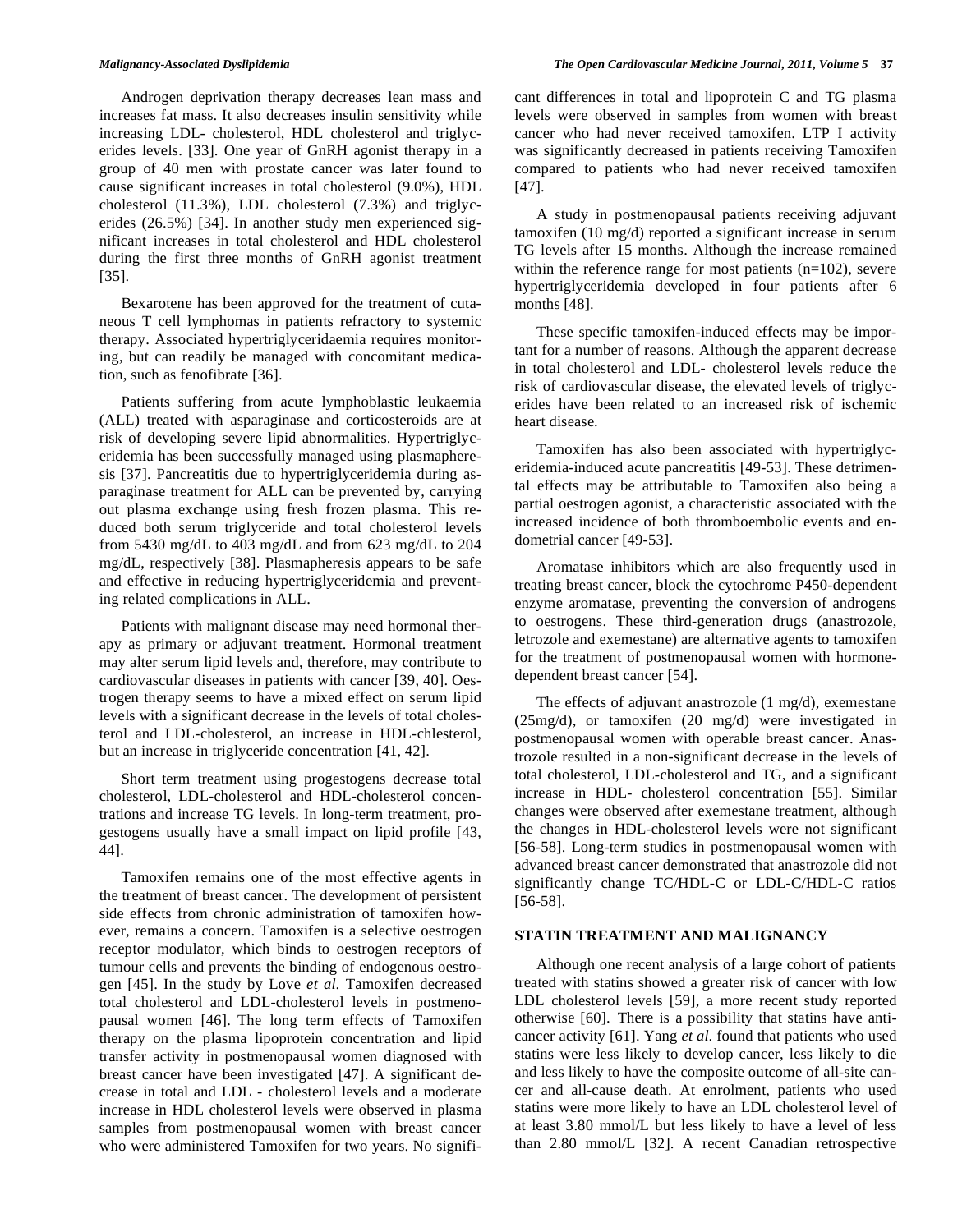study of 30 076 patients started on a lipophilic statin after a myocardial infarction reported a reduction of one-quarter in the hazard ratio for cancer incidence with high-dose statin treatment [60]. The findings from observational studies however, are not supported by the results of a meta-analysis of clinical outcome trials conducted by the Cholesterol Treatment Trialists' Collaboration which reported no reduction in cancer incidence [62]. Also three meta-analyses showed that the use of statins, which inhibit cholesterol synthesis, was not associated with any change in the risk of developing cancer [63-65].

 Nevertheless, their results cannot completely exclude longer term effects of statins as the mean duration of these trials was only five years.

#### **CONCLUSIONS**

 The mechanism for any link between cancer and cholesterol remains controversial. The mevalonate pathway, which leads to cholesterol synthesis, can produce molecules such as the isoprenoids farnesol and geranylgeraniol, which are important for a number of signaling proteins such as the GTPases Ras and Rho [66]. The Ras and Rho proteins are known to be involved in cell proliferation, differentiation and apoptosis. Thus, the observations that elevated LDL cholesterol level is associated with increased cancer risk are consistent with experimental findings that the mevalonate pathway may be associated with the development and progression of cancer [66]. The pathway for cholesterol synthesis may produce various tumorigenic compounds. As cholesterol serves as a precursor for the synthesis of many sex hormones there may be a link to an increased risk of various cancers.

 Conversely, the underlying mechanism for the risk association between all-site cancer and low cholesterol level is not immediately obvious. One plausible explanation is that low LDL cholesterol may upregulate the activity or responsiveness (or both) of the mevalonate pathway in peripheral tissues. However the relation between low levels of LDL cholesterol and cancer remains controversial and its true mechanism remains elusive [65-68]. In the absence of definite biological mechanisms confirming that low cholesterol levels increase the risk of cancer and given the results of randomized trials indicating no increased risk of cancer with the use of statins, lowering LDL cholesterol still remains a top priority in the treatment of hypercholesterolemia [65-68].

 The potential clinical utility of cholesterol fractions to predict cancer risk is still questionable. as there are differences between differenty types of cancer in the plasma lipid profile. The detailed study of cholesterol carrying lipoprotein transport and the efficiency of the receptor system may help in understanding the underlying mechanisms of regulation of plasma cholesterol concentrations in cancer [69-76].

### **REFERENCES**

[1] Patel PS, Shah MH, Jha FP, *et al.* Alterations in plasma lipid profile patterns in head and neck cancer and oral precancerous conditions. Indian J Cancer 2004; 41: 25-31.

- [2] Halton JM, Nazir DJ, McQueen MJ, Barr RD. Blood lipid profiles in children with acute lymphoblastic leukemia. Cancer 1998; 83: 379-84.
- [3] Simo CE, Orti LA, Sena FF, Contreras BE. Blood cholesterol in patients with cancer. Ann Med Intern 1998; 15: 363-6.
- [4] Allampallam K, Dutt D, Nair C*, et al.* The clinical and biologic significance of abnormal lipid profiles in patients with myelodysplastic syndromes. J Hematother Stem Cell Res 2000; 9: 247-55.
- [5] Summerfield FW, Tappel AL. Determination of fluorescence quenching of the environment of DNA cross-links made by malondialdehyde. Biochim Biophys Acta 1983; 740: 185-9.
- [6] Marnett LJ, Tuttle MA. Comparison of the mutagenecity of malondialdehyde and the side-products formed during its chemical synthesis. Cancer Res 1980; 40: 276-82.
- [7] Stepsenwol J. Carcinogenic effect of cholesterol in mice. Proc Soc Exp Biol Med 1966; 121: 168-71.
- [8] Takatani O, Okumoto T, Kosano H. Genesis of breast cancer in Japanese: a possible relationship between sex hormone-binding globulin (SHBG) and serum lipid components. Breast Cancer Res Treat 1991; 18: 527-9.
- [9] Regnstrom J, Nisson J, Toruvall P, Laudou C, Hamsten A. Susceptibility to low-density lipoproteins oxidation and coronary atherosclerosis in man. Lancet 1992; 339: 1883-6.
- [10] Babiy AV, Gebicki JM, Sullivan DR, Willey K. Increased oxidizability of plasma lipoproteins in diabetic patients can be decreased by probucol therapy and is not due to glycation. Biochem Pharmacol 1992; 43: 995-1001.
- [11] Chander R, Kapoor NK. High-density lipoprotein is a scavenger of superoxide anions. Biochem Pharmacol 1990; 40: 1663-5.
- [12] Swyer GIM. The cholesterol content of normal and enlarged prostates. Cancer Res 1942; 2: 372-5.
- [13] Magura L, Blanchard R, Hope B, Beal JR, Schwartz GG, Sahmoun AE. Hypercholesterolemia and prostate cancer: a hospital-based case-control study. Cancer Causes Control 2008; 9: 259-1266.
- [14] McKeown N. Antioxidants and breast cancer. Nutr Rev 1999; 57: 321-4.
- [15] Wesseling C, Antich D, Hogstedt C, Rodriguez AC, Ahlbom A. Geographical differences of cancer incidence in Costa Rica in relation to environmental and occupational pesticide exposure. Int J Epidemiol 1999; 28: 365-74.
- [16] Holmes MD, Hunter DJ, Colditz GA, Stampfer MJ, Hankinson SE. Association of dietary intake of fat and fatty acids with risk of breast cancer. J Am Med Assoc 1999; 281: 914-20.
- [17] Ray G, Husain SA. Role of lipids, lipoproteins and vitamins in women with breast cancer. Clin Biochem 2001; 34: 71-6.
- [18] Alexopoulos CG, Blatsios B, Avgerinos A. Serum lipids and lipoprotein disorders in cancer patients. Cancer 1987; 60: 3065-70.
- [19] Halton JM, Nazir DJ, McQueen MJ, Barr RD. Blood lipid profiles in children with acute lymphoblastic leukemia. Cancer 1998; 83: 379-84.
- [20] Favrot MC, Dellamonica C, Souillet G. Study of blood lipids in 30 children with a malignant hematological disease or carcinoma. Biomed. Pharmacother 1984; 38: 55-9.
- [21] Carbo N, Costelli P, Tessitore L, *et al.* Anti-tumour necrosis factor treatment interferes with changes in lipid metabolism in a tumour cachexia model. Clin Sci 1994; 87: 349-55.
- [22] Eisenberg S. High-density lipoprotein metabolism. J Lipid Res  $1984.25.1017-58$
- [23] Shah FD, Shukla SN, Shah PM, Patel HR, Patel PS. Significance of alterations in plasma lipid profile levels in breast cancer. Integr Cancer Ther 2008; 7: 33-41.
- [24] Qadir MI, Malik SA. Plasma lipid profile in gynecologic cancers. Eur J Gynaecol Oncol 2008; 29: 158-61.
- [25] Eichholzer M, Stahelin HB, Gutzwiller F, Ludin E, Bernasconi F. Association of low plasma cholesterol with mortality for cancer at various sites in men: 17-y follow-up of the prospective basel study. Am J Clin Nutr 2000; 71: 569-74.
- [26] Feinleib M. Review of epidemiological evidence for a possible relationship between hypocholesterolemia and cancer. Cancer Res 1983; 43: 2503S-7S.
- [27] Kark JD, Smith AH, Switzere BR, Hames CG. Retinol, carotene, and the cancer/cholesterol association. Lancet 1981; 1: 1371-2.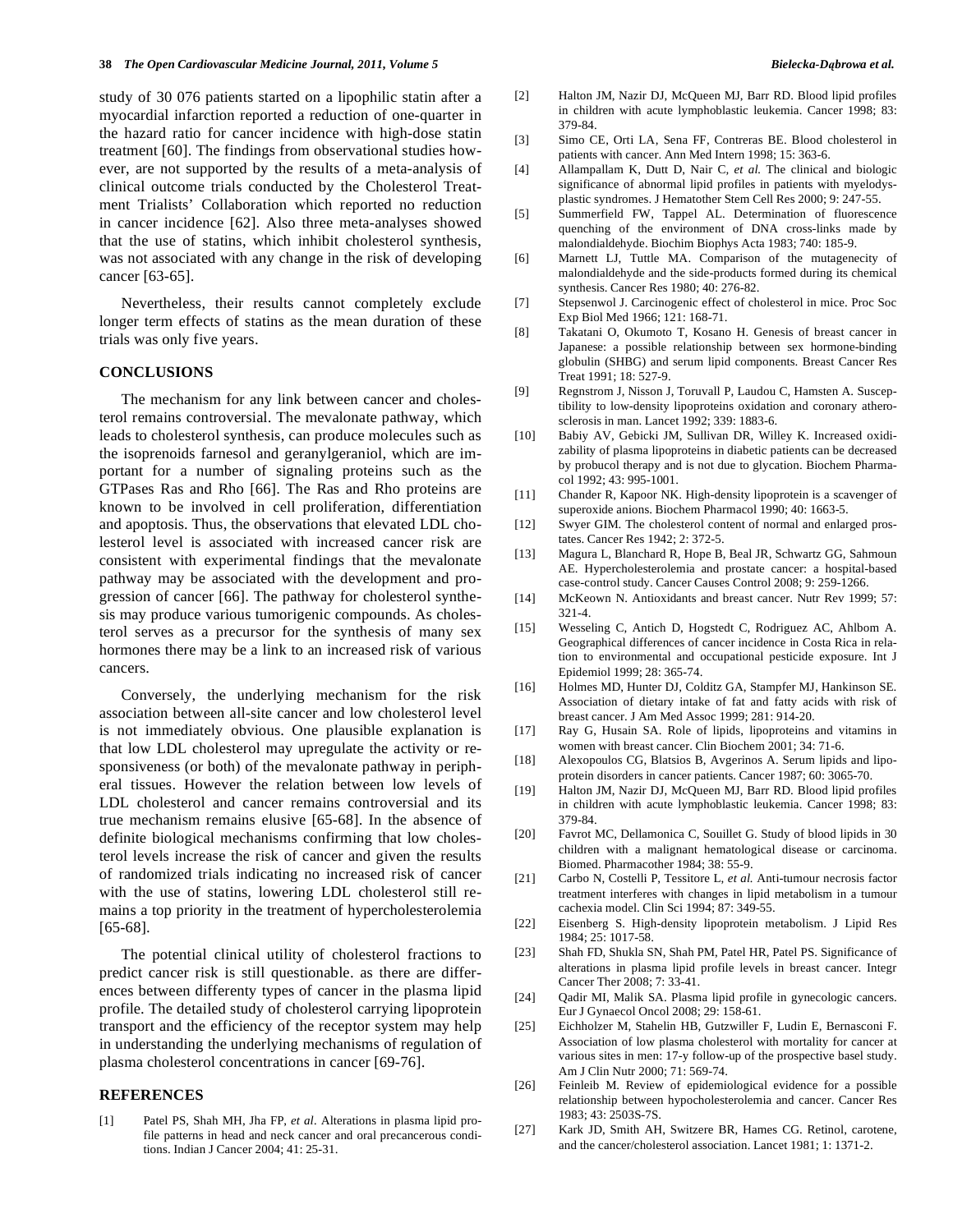- [28] Kark JD, Smith AH, Hames CG. Serum retinol and the inverse relationship between serum cholesterol and cancer. BMJ 1982; 284: 152-4.
- [29] Schatzkin A, Hoover RN, Taylor PR*, et al.* Site-specific analysis of total serum cholesterol and incident cancers in the National Health and Nutrition Examination Survey I epidemiologic follow-up study. Cancer Res 1988; 48: 452-8.
- [30] Chyou PH, Nomura AM, Stemmermann GN, Kato I. Prospective study of serum cholesterol and site-specific cancers. J Clin Epidemiol 1992; 45: 287-92.
- [31] Rose G, Shipley MJ. Plasma lipids and mortality: a source of Error. Lancet 1980; 1: 523-6.
- [32] Yang X, So WY, Ko GTC, Ma RCW, *et al.* Independent associations between low-density lipoprotein cholesterol and cancer among patients with type 2 diabetes mellitus. CMAJ 2008; 179: 427-37.
- [33] Saylor PJ, Smith MR. Metabolic complications of androgen deprivation therapy for prostate cancer. J Urol 2009; 181: 1998-2006.
- [34] Smith MR, Finkelstein JS, McGovern FJ, *et al.* Changes in body composition during androgen deprivation therapy for prostate cancer. J Clin Endocrinol Metab 2002; 87: 599-603.
- [35] Dockery F, Bulpitt CJ, Agarwal S, Donaldson M, Rajkumar C. Testosterone suppression in men with prostate cancer leads to an increase in arterial stiffness and hyperinsulinaemia. Clin Sci (Lond) 2003; 104: 195-201.
- [36] Musolino A, Panebianco M, Zendri E, Santini M, Di Nuzzo S, Ardizzoni A. Hypertriglyceridaemia with bexarotene in cutaneous T cell lymphoma: the role of omega-3 fatty acids. Br J Haematol 2009; 145: 84-6.
- [37] Ridola V, Buonuomo PS, Maurizi P, *et al*. Severe acute hypertriglyceridemia during acute lymphoblastic leukemia induction successfully treated with plasmapheresis. Pediatr Blood Cancer 2008; 50: 378-80.
- [38] Nakagawa M, Kimura S, Fujimoto K, *et al.* A case report of an adult with severe hyperlipidemia during acute lymphocytic leukemia induction therapy successfully treated with plasmapheresis. Ther Apher Dial 2008; 12: 509-13.
- [39] Utsumi T, Kobayashi N, Hanada H. Recent perspectives of endocrine therapy for breast cancer. Breast Cancer 2007; 14: 194-9.
- [40] Namiki M, Ueno S, Kitagawa Y, *et al.* Hormonal therapy. Int J Clin Oncol 2007; 12: 427-32.
- [41] Bulusu NV, Lewis SB, Das S, Clayton WE, Jr. Serum lipid changes after estrogen therapy in prostatic carcinoma. Urology 1982; 20: 147-50.
- [42] Schaefer EJ, Foster DM, Zech LA, Lindgren FT, Brewer HB, Jr. Levy RI. The effects of estrogen administration on plasma lipoprotein metabolism in premenopausal females. J Clin Endocrinol Metab 1983; 57: 262-7.
- [43] Fahraeus L, Sydsjo A, Wallentin L. Lipoprotein changes during treatment of pelvic endometriosis with medroxyprogesterone acetate. Fertil Steril 1986; 45: 503-6.
- [44] Grönroos M, Lehtonen A. Effect of high dose progestin on serum lipids. Atherosclerosis 1983; 47: 101-5.
- [45] Bertelli G, Pronzato P, Amoroso D, *et al.* Adjuvant tamoxifen in primary breast cancer: influence on plasma lipids and antithrombin III levels. Breast Cancer Res Treat 1988; 12: 307-10.
- [46] Love RR, Wiebe DA, Feyzi JM, Newcomb PA, Chappell RJ. Effects of tamoxifen on cardiovascular risk factors in postmenopausal women after 5 years of treatment. J Natl Cancer Inst 1994; 86: 1534-9.
- [47] Wasan KM, Ramaswamy M, Haley J, Dunn BP. Administration of long-term tamoxifen therapy modifies the plasma lipoprotein-lipid concentration and lipid transfer protein I activity in postmenopausal women with breast cancer. J Pharm Sci 1997; 86: 876-9.
- [48] Liu CL, Yang TL. Sequential changes in serum triglyceride levels during adjuvant tamoxifen therapy in breast cancer patients and the effect of dose reduction. Breast Cancer Res Treat 2003; 79: 11-6.
- [49] Elisaf MS, Nakou K, Liamis G, Pavlidis NA. Tamoxifen-induced severe hypertriglyceridemia and pancreatitis. Ann Oncol 2000; 11: 1067-9.
- [50] Artac M, Sari R, Altunbas H, Karayalcin U. Asymptomatic acute pancreatitis due to tamoxifen-induced severe hypertriglyceridemia

in a patient with diabetes mellitus and breast cancer, J Chemother 2002; 14: 309-11.

- [51] Athyros VG, Giouleme OI, Nikolaidis NL, *et al.* Long-term followup of patients with acute hypertriglyceridemia-induced pancreatitis, J Clin Gastroenterol 2002; 34: 472-5.
- [52] Mikhailidis DP, Ganotakis ES, Georgoulias VA, Vallance DT, Winder AF. Tamoxifen-induced hypertriglyceridaemia: seven case reports and suggestions for remedial action. Oncol Rep 1997; 4: 625-8.
- [53] Alagozlu H, Cindoruk M, Unal S. Tamoxifen-induced severe hypertriglyceridaemia and acute pancreatitis. Clin Drug Investig 2006; 26: 297-302.
- [54] Buzdar A, Howell A. Advances in aromatase inhibition: clinical efficacy and tolerability in the treatment of breast cancer. Clin Cancer Res 2001; **7**: 2620-35.
- [55] Monnier A. Effects of adjuvant aromatase inhibitor therapy on lipid profiles. Expert Rev Anticancer Ther 2006; 6: 1653-62.
- [56] McCloskey EV, Hannon RA, Lakner G, et al. Effects of third generation aromatase inhibitors on bone health andother safety parameters: results of an open, randomised, multicentre study of letrozole, exemestane and anastrozole in healthypostmenopausal women. Eur J Cancer 2007; 43: 2523-31.
- [57] Jakesz R. The adjuvant endocrine treatment revolution: focus on anastrozole. Expert Opin Drug Metab Toxicol 2006; 2: 301-12.
- [58] Filippatos FD, Liberopoulos EN, Pavlidis N, Elisaf MS, Mikhailidis DP. Effects of hormonal treatment on lipids in patients with cancer. Cancer Treat Rev 2009; 35: 175-84.
- [59] Alsheikh-Ali AA, Maddukuri PV, Han H, *et al.* Effect of the magnitude of lipid lowering on risk of elevated liver enzymes, rhabdomyolysis, and cancer: insights from large randomized statin trials. J Am Coll Cardiol 2007; 50: 409-18.
- [60] Karp I, Behlouli H, Lelorier J, *et al.* Statins and cancer risk. Am J Med 2008; 121: 302-9.
- [61] Rao S, Porter DC, Chen X, Herliczek T, Lowe M, Keyomarsi K. Lovastatin-mediated  $G_1$  arrest is through inihibition of the proteasome, independent of hydoxylmethyl glutaryl-CoA reductase. Proc Natl Acad Sci USA 1999; 96: 7797-802.
- [62] Baigent C, Keech A, Kearney PM, *et al.* Cholesterol Freatment Trialists' (CTT) Collaborators: efficacy and safety of cholesterollowering treatment: prospective meta-analysis of data from 90, 056 participants in 14 randomised trials of statins. Lancet 2005; 366: 1267-78.
- [63] Bonovas S, Filioussi K, Tsavaris N, *et al.* Statins and cancer risk: a literature-based meta-analysis and meta-regression analysis of 35 randomized controlled trials. J Clin Oncol 2006; 24: 4808-17.
- [64] Dale KM, Coleman CI, Henyan NN, *et al.* Statins and cancer risk: a meta-analysis. JAMA 2006; 295: 74-80.
- [65] Browning DR, Martin RM. Statins and risk of cancer: a systematic review and meta-analysis. Int J Cancer 2007; 120: 833-43.
- [66] Rossouw JE, Anderson GL, Prentice RL*, et al.* Risks and benefits of estrogen plus progestin in healthy postmenopusal women: principal results from the Women's Health Initiative randomized controlled trial. JAMA 2004; 291: 1701-12.
- [67] Liao JK. Clinical implications for statin pleiotropy. Curr Opin Lipidol 2005; 16: 624-9.
- [68] Swanson KM, Hohl RJ. Anti-cancer therapy: targeting the mevalonate pathway. Curr Cancer Drug Targets 2006; 6: 15-37.
- [69] Stepien M, Banach M, Mikhailidis DP, Gluba A, Kjeldsen SE, Rysz J. Role and significance of statins in the treatment of hypertensive patients. Curr Med Res Opin 2009; 25: 1995-2005.
- [70] Wainwright G, Mascitelli L, Goldstein MR. Cholesterol-lowering therapy and cell membranes: stable plaque at the expense of unstable membranes? Arch Med Sci 2009; 5: 289-95.
- [71] Rysz J, Aronow WS, Stolarek RS, Hannam S, Mikhailidis DP, Banach M. Nephroprotective and clinical potential of statins in dialyzed patients. Expert Opin Ther Targets 2009; 13: 541-50.
- [72] Boncler M, Gresner P, Nocun M, *et al.* Elevated cholesterol reduces acetylsalicylic acid-mediated platelet acetylation. Biochim Biophys Acta 2007; 1770: 1651-9.
- [73] Scibior-Bentkowska D, Skrzycki M, Podsiad M, Czeczot H. Changes of the glutathione enzymatic redox system in human gastrointestinal tract tumours. Arch Med Sci 2009; 5: 500-5.